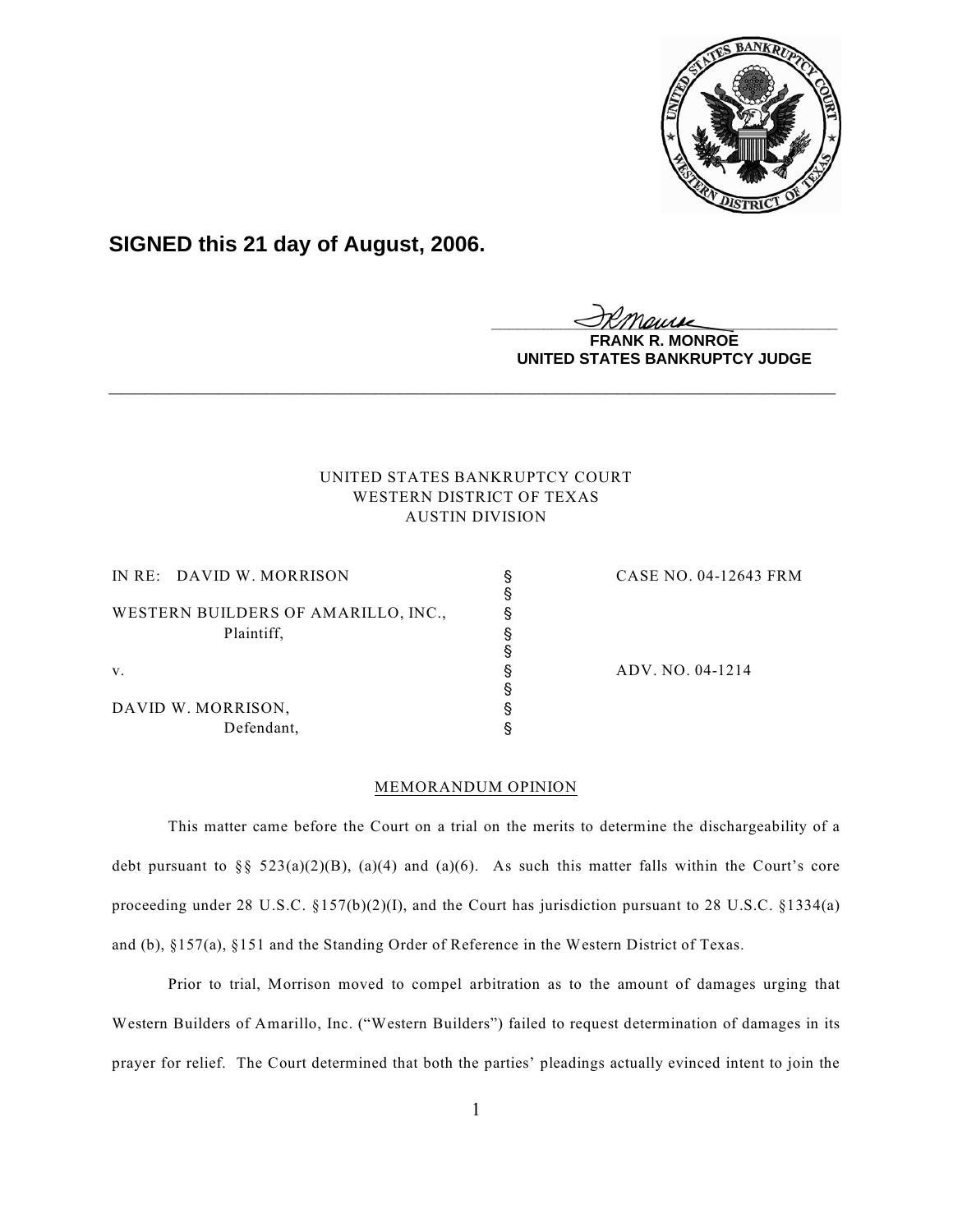issue of damages to the causes of action in this case. The Court then allowed the prayer to be amended to include a determination of damages. After the trial, the Court took all the matters under advisement including the arbitration issue and requested briefing from the parties as to 1) whether Morrison could individually enforce the arbitration provision in a contract between his company, Morrison Excavation, and Western Builders and 2) if enforceable by Morrison, whether he waived such right to arbitration. This Memorandum Opinion addresses only the arbitration issue.

## Statement of Facts

 In initial contract negotiations, Morrison (as President of Morrison Excavation) provided Western Builders with a financial statement that contained an \$858,000 error, making it appear that Morrison Excavation had more in assets than it actually had. Morrison never notified Western Builders of this error.

Western Builders of Amarillo, Inc. and Morrison Excavation, Inc. entered into a subcontract for paving services in March of 2002. The subcontract, signed by Morrison, contained an arbitration provision that states:

"Any controversy or claim between the parties, regardless of the nature of the theory of the cause of action under which it is asserted, including any claims for misrepresentation or breach of this agreement, arising out of or relating to this agreement or the transactions described in this agreement, or the breach of this agreement, shall be settled by arbitration…"

 Throughout the course of the contract, Morrison did not pay several subcontractors under the contract, although Western Builders had provided Morrison with the money to pay them. Western Builders filed suit in January 2003 in the 201<sup>st</sup> Judicial District Court of Travis County against Morrison and Morrison Excavation. Some discovery occurred in connection with this action. The arbitration clause contained in the contract was not raised by either party.

 In May 2004, Morrison filed for bankruptcy as an individual. His schedules included a debt to Western Builders of \$800,000 as not disputed.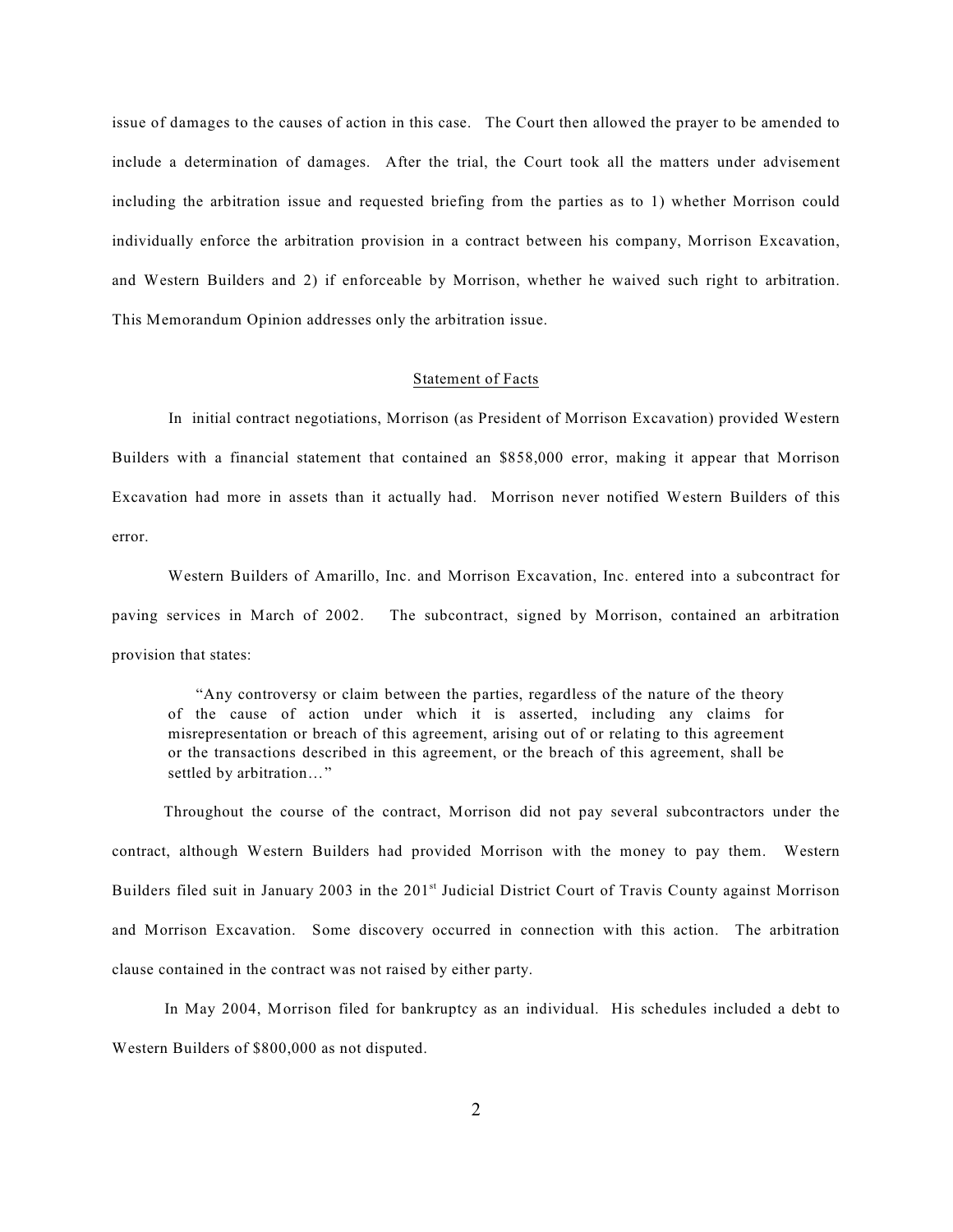In August 2004, Western Builders filed a Complaint to Determine Dischargeability. Western Builders' claims were based on alleged written misrepresentations by Morrison regarding the financial condition of his company. Additionally, they asserted that without the alleged misrepresentation, they would not have entered the subcontract with Morrison Excavation. Furthermore, Western Builders entered a claim against Morrison for breach of fiduciary duty under the subcontract. However, Western Builders complaint did not discuss the issue of damages.

 Soon thereafter, as a part of his response, Morrison filed a motion to dismiss the case, which was denied. His response did not discuss the issue of damages or arbitration.

Following, the parties filed Pre-Trial orders. Western Builders Pre-Trial order included, among others, the following issues: (1) "What are Western Builders damages," (2) "Is Morrison liable to Western Builders for its damages," and (3) "Is Western Builders entitled to attorney's fees." Morrison's Pre-Trial order contained similar declarations: (1) "What is the proper measure of damages…?," and (2) "What '…money, property, services, or an extension, renewal, or refinancing of credit…' did David Morrison obtain…Are breach of contract damages the equivalent of 'money obtained?'"

Trial commenced on March 8, 2006. Morrison raised the issue of arbitration at the beginning of trial. At the conclusion of trial, the Court held that the pleadings of both parties evinced an intent to join the issue of damages to the litigation**.**

#### Issues Presented

1) Is the arbitration clause in the contract between Western Builders and Morrison Excavation enforceable by Morrison individually?

2) If the arbitration clause is enforceable by Morrison, did he waive his right to arbitrate?

### Conclusions of Law

Where a matter at issue falls within the Bankruptcy Court's core jurisdiction, the court has greater latitude to exercise discretion with respect to the enforcement of contractual arbitration clauses. *Matter of National Gypsum, Co.,* 118 F.3d 1056 at 1067 citing *Selcke v. New England Ins. Co.,* 995 F.2d 688,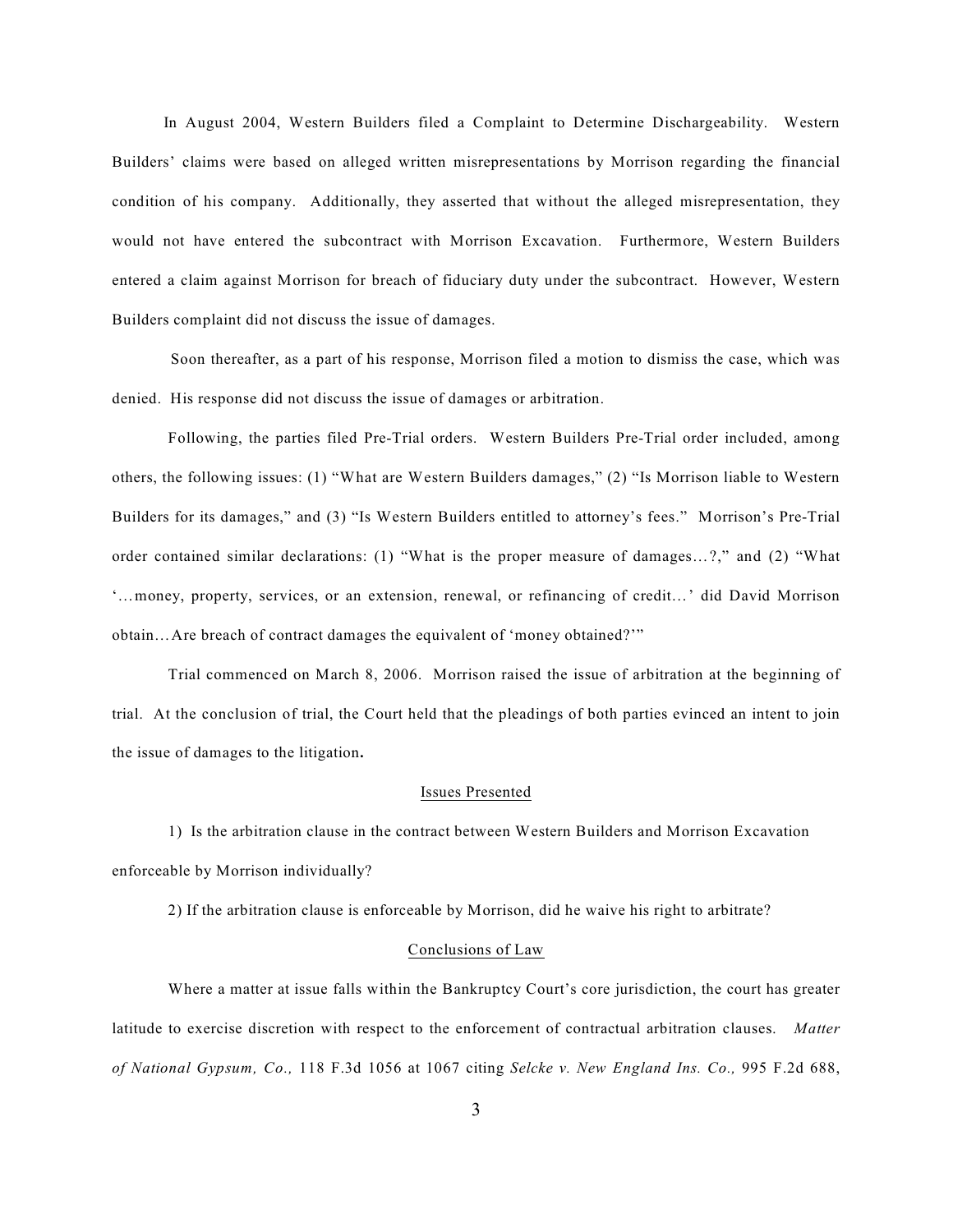691 ( $7<sup>th</sup>$  Cir. 1993)("Even broadly worded arbitration clauses are assumed not to extend to claims that arise out of the provisions of the bankruptcy law itself..") *In re Spectrum Info. Techs., Inc.,* 183 B.R. 360, 363 (Bankr. E.D.N.Y. 1995)("[E]specially with respect to core proceedings, . . . arbitration should not triumph over the specific jurisdiction bestowed upon the bankruptcy courts under the Bankruptcy Code.") (*citing cases); Sacred Heart Hosp. of Norristown v. Indep. Blue Cross (In re Sacred Heart Hosp. of Norristown),* 181 B.R. 195 202 (Bankr. E.D. Pa. 1995) ("[A]s to core proceedings, this court may exercise its full panoply of discretion. . . in determining whether to refer a proceeding before it to arbitration"); *In re Glen Eagle Square, Inc.,* 1991 WL 71782 \*1 (Bankr. E.D. Pa. May 1, 1991)(court retains discretion to order arbitration of core proceedings because "they impact upon the Debtor's relationship with its entire body of creditors"); *In re Day,* 208 B.R. 358, 369 (Bankr. E.D. Pa. 1997)(bankruptcy courts retain enhanced discretion to deny enforcement of arbitration clauses in core proceedings); *Weinstock v. Frank, Frank & Cohen (In re Weinstock),* 1999 WL 342764 \*8 (Bankr. E.D. Pa. May 25, 1999)("Whether it is appropriate that core matters be heard in the forum of an arbitration proceeding requires a balancing of the provisions and policies of the two federal statutes."); *In re United Co. Fin. Corp.,* 241 B.R. 521, 525 (Bankr. D. Del. 1999)("Of course. . .with respect to core matters, the Bankruptcy Court has exclusive jurisdiction which may not be delegated or supplanted by alternative dispute resolution procedures."). The fact that the matter before the court is a core proceeding, however, does not mean that arbitration is inappropriate. It just means that the bankruptcy court possesses discretion to refuse to enforce an otherwise applicable arbitration provision only insofar as enforcement would conflict with the purpose or provisions of the Bankruptcy Code.

Determination of dischargeability of a debt is a core proceeding of critical importance to the "fresh start" that the Bankruptcy Code promises to the honest but unfortunate debtor. That promise is impaired if a bankruptcy court sends a debtor to another forum to obtain rights that the Bankruptcy Code confers. A debt is not excepted from discharge under  $\S 523(a)(2)$  unless the bankruptcy court itself makes that determination on the timely request of a creditor. 11 *U.S.C.* §523(c)(1); Federal R. Bankr. P. 4007(c).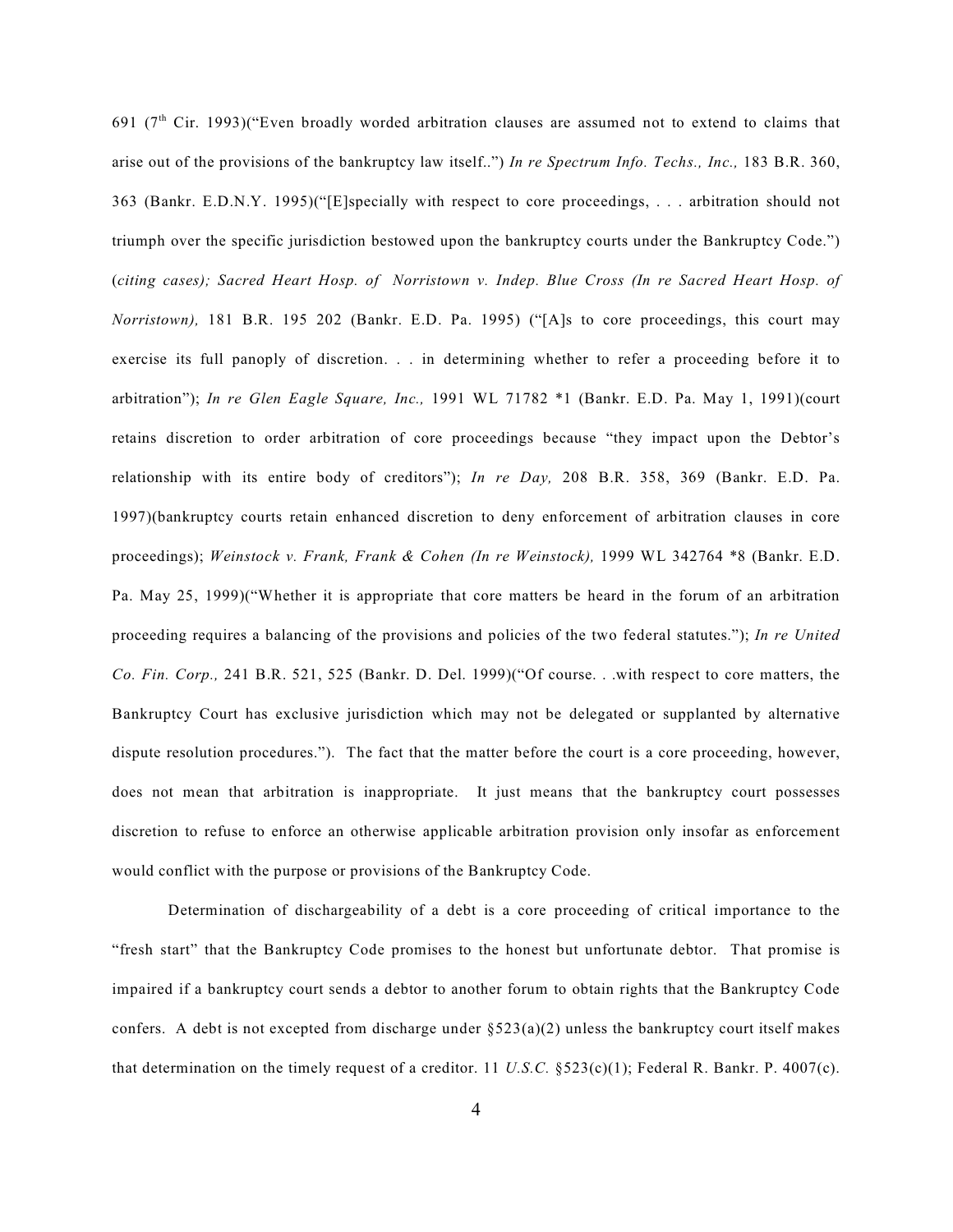*See Worrell v. Zimmerman (In re Zimmerman),* 341 B.R. 77, 80 (Bankr. N.D. Ga. 2006)("Arbitration of issues relating to dischargeability inherently conflicts with bankruptcy law that expressly provides for, and in some instances requires, the bankruptcy courts to make dischargeability determinations and necessarily jeopardizes the Debtor's interests in having dischargeability and other issues relating to the "fresh start" determined in one forum with particularized expertise to do so. Under these principles, a bankruptcy court ordinarily should decline to relinquish its jurisdiction over dischargeability issues and should deny a request to modify the stay to permit arbitration to proceed.")

Here, Morrison is requesting that only the damages portion be arbitrated. This Court would be more inclined to allow this particular issue to be arbitrated as opposed to the actual liability. However, Morrison raised his arbitration request the day of trial when both parties appeared prepared to fully litigate this proceeding. Morrison had plenty of time to request bifurcation of the damages issue at a much earlier date. The inefficiency and costliness of this request alone is reason for this court to use its discretion to deny such a request. However, the following discussion of state and federal arbitration law as briefed by the parties also leads to a denial of Morrison's request.

Under Texas and Federal law, a party seeking to compel arbitration must establish: (1) the existence of a valid, enforceable arbitration agreement, and (2) that the asserted claims fall within the agreement's scope. *In re Oakwood Mobile Homes, Inc.*, 987 S.W.2d 571, 573 (Tex. 1999); *In re Koch Indus.*, 49 S.W.3d 439, 444 (Tex. App. 2001). Here, element two is not at issue because the arbitration provision covers "any controversy or claim between the parties, regardless of the nature of the theory of the cause of action under which it is asserted, including any claims for misrepresentation…" Therefore, the issue is whether the arbitration agreement is enforceable by Morrison, a non-party to the contract containing the agreement. The Court finds that such is valid and enforceable. The second issue then becomes whether Morrison waived his right to arbitrate by: (1) filing a motion to dismiss and a pretrial order without asserting his right to arbitration; (2) waiting until the commencement of trial to broach his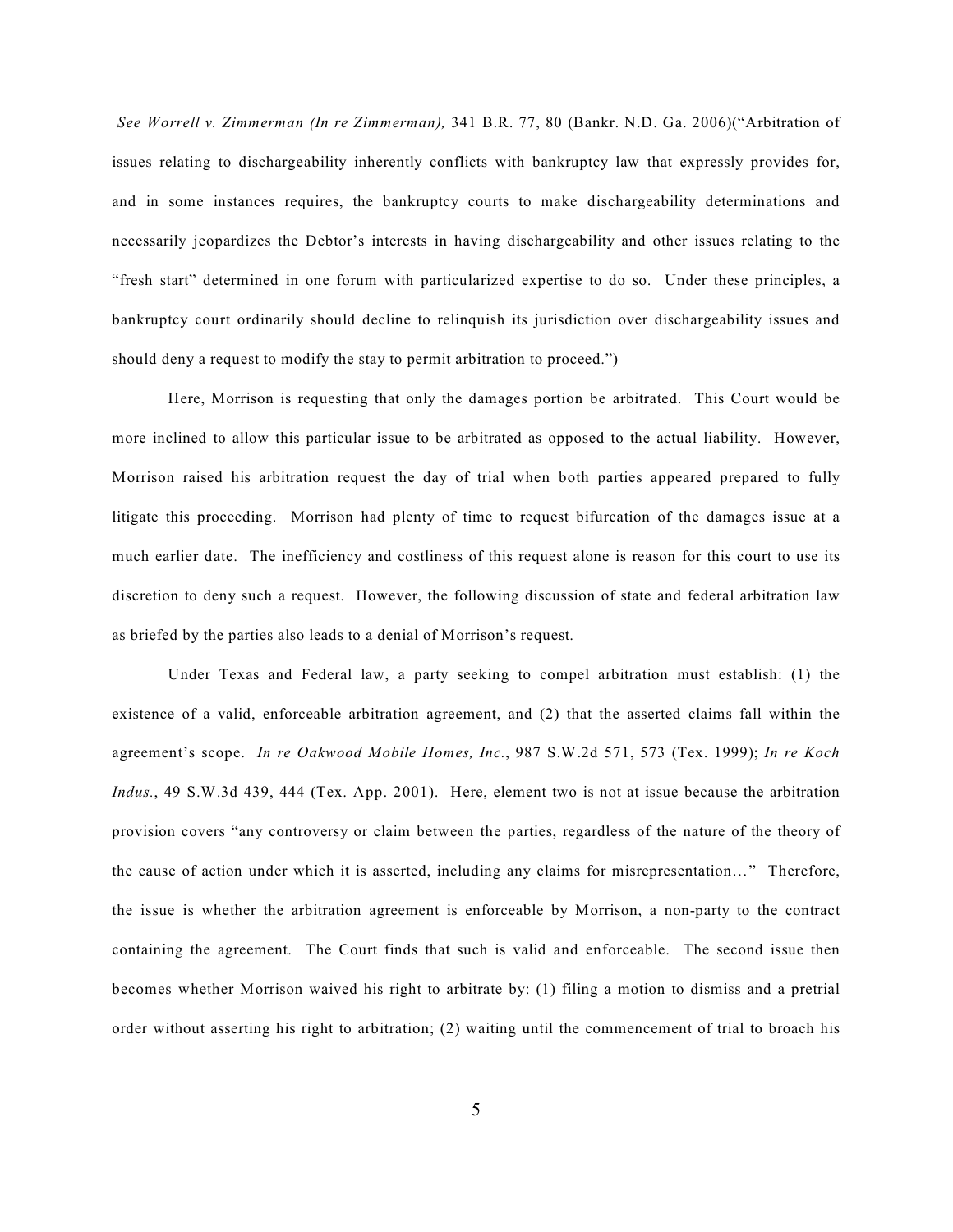desire to arbitrate damages; and (3) evincing an intent to include the issue of damages in the litigation. The Court finds that he has waived his right to arbitrate.

#### a. Application to Non-Party

Morrison, as the party seeking to compel arbitration, bears the burden of proving a valid and enforceable agreement exists. *In re Weekly Homes, L.P.*, 180 S.W.3d 127, 130 (Tex. 2005). Generally, non-parties may enforce an arbitration agreement if the non-party "falls into an exception recognized under general equitable or contract law." *In re Merrill Lynch Trust Company FSB*, 123 S.W.3d 549, 554- 55 (Tex. App. 2003). Morrison has argued that the doctrine of equitable estoppel applies to this case. The doctrine of equitable estoppel allows a non-party to compel arbitration in two circumstances: (1) when a party of the contract raises allegations of misconduct by both the non-party *and* a signatory to the contract, or (2) if the nature of the underlying action requires the party asserting the claim to rely on the terms of the contract containing the arbitration agreement. *Id*. at 482.1 Morrison argues that the second alternative is applicable here.

The Texas Court of Appeals in *McMillan v. Computer Translation Systems & Support, Inc.*, held that an arbitration agreement was enforceable under equitable estoppel because the plaintiff company: (1) asserted claims that arose from a breach of the agreement, and (2) did not articulate a single cause of action without reference to the agreement. 66 S.W. 3d 477 at 482-83 (Tex. App. 2001). The court found that this demonstrated reliance on the agreement containing the arbitration clause. *Id*. Therefore, the plaintiff was estopped from denying the defendant's the right to argue under the same agreement. *Id*. at 483.

<sup>1</sup> When each of the claims, by a party to a written agreement containing an arbitration clause, against a non-party makes reference to or presumes the existence of the agreement, the party's claims arise out of and relate directly to the agreement, and arbitration is appropriate. *Merrill Lynch*, 123 S.W.3d at 555. However, under common law contract principles, a party to a contract cannot equitably estop a non-party from avoiding arbitration, regardless of how closely affiliated the non-party is with a signatory. *Merrill Lynch v. Lockey Investment Group, L.L.C.*, No. 05- 04-007000-CV, 2006 WL 1738249, at \*6 (Tex. App. June 27, 2006).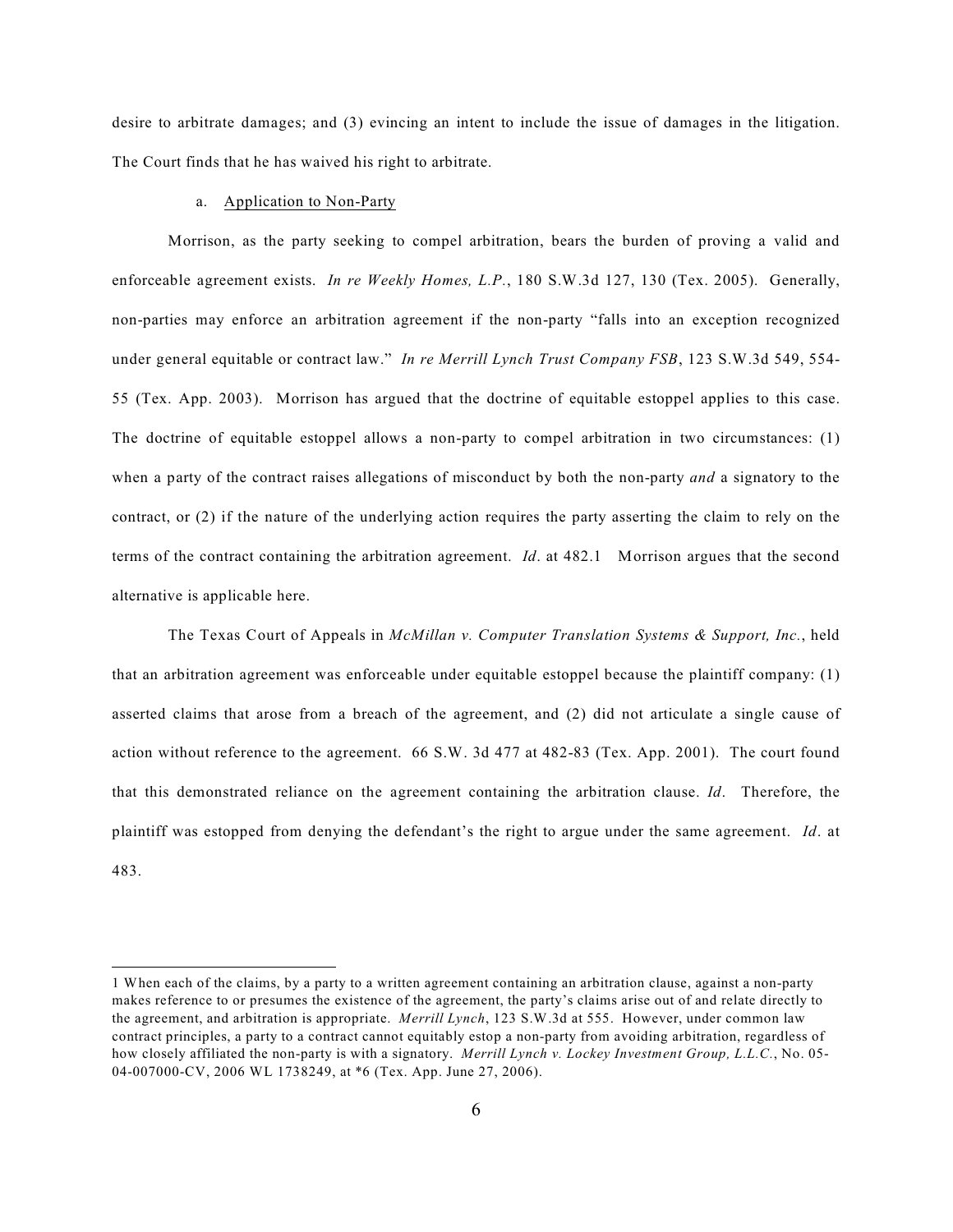Like the plaintiff in *McMillan*, each of Western Builders' claims against Morrison are based on and mention the contract with Morrison Excavation. *Id.* at 482-83. Additionally, the fraudulent/misrepresentation allegations made against Morrison concern the actual creation of the aforementioned contract. "A signatory may not 'have it both ways,' that is, 'it cannot on the one hand seek to hold the non-signatory liable pursuant to duties imposed by the agreement…but, on the other hand, deny arbitration's applicability because the defendant is a non-[party].'" *Merrill Lynch, Pierce, Fenner & Smith, Inc., v. Lockey Investment Group, L.L.C.*, No. 05-04-00700-CV, 2006 WL 1738249, at \*4 (quoting *Grigson v. Creative Artists Agency, L.L.C.*, 210 F.3d 524, 528 (5<sup>th</sup> Cir. 2000). Therefore, because Western Builders relied on the contract with Morrison Excavation to assert claims against Morrison individually, they are estopped from now denying the contract's applicability.

#### b. Waiver of Right

Once the existence of an arbitration agreement has been established, a presumption attaches favoring arbitration, and any "ambiguities…[are] resolved in favor of arbitration." *Fleetwood Enterprises Inc., v. Gaskamp*, 280 F.3d 1069, 1073 ( $5<sup>th</sup>$  Cir. 2002). The burden then shifts to Western Builders, the party opposing arbitration, to show: (1) the agreement is unconscionable, (2) the other party has waived its right to compel arbitration, or (3) the dispute falls outside the scope of the agreement. *Merrill Lynch*, 123 S.W.3d at 554. Here, alternatives one and three are not at issue based on *Plaintiff's Brief Opposing Referral of Damage Assessment to Arbitration*. Therefore, the issue is whether Morrison has waived his right to arbitrate.

There is a strong presumption against finding a waiver of arbitration. *Republic Insurance Company v. Paico Receivables, LLC*, 383 F.3d 341, 344 ( $5<sup>th</sup>$  Cir. 2004). Waiver is found if the party seeking arbitration "substantially invokes the judicial process to the detriment…of the other party." *Subway Equipment Leasing Corporation v. Forte, 169 F.3d 324, 326 (5<sup>th</sup> Cir. 1999). Here, Western* Builders bears a heavy burden and must show that they were "materially prejudiced" by the delay. *Id*. at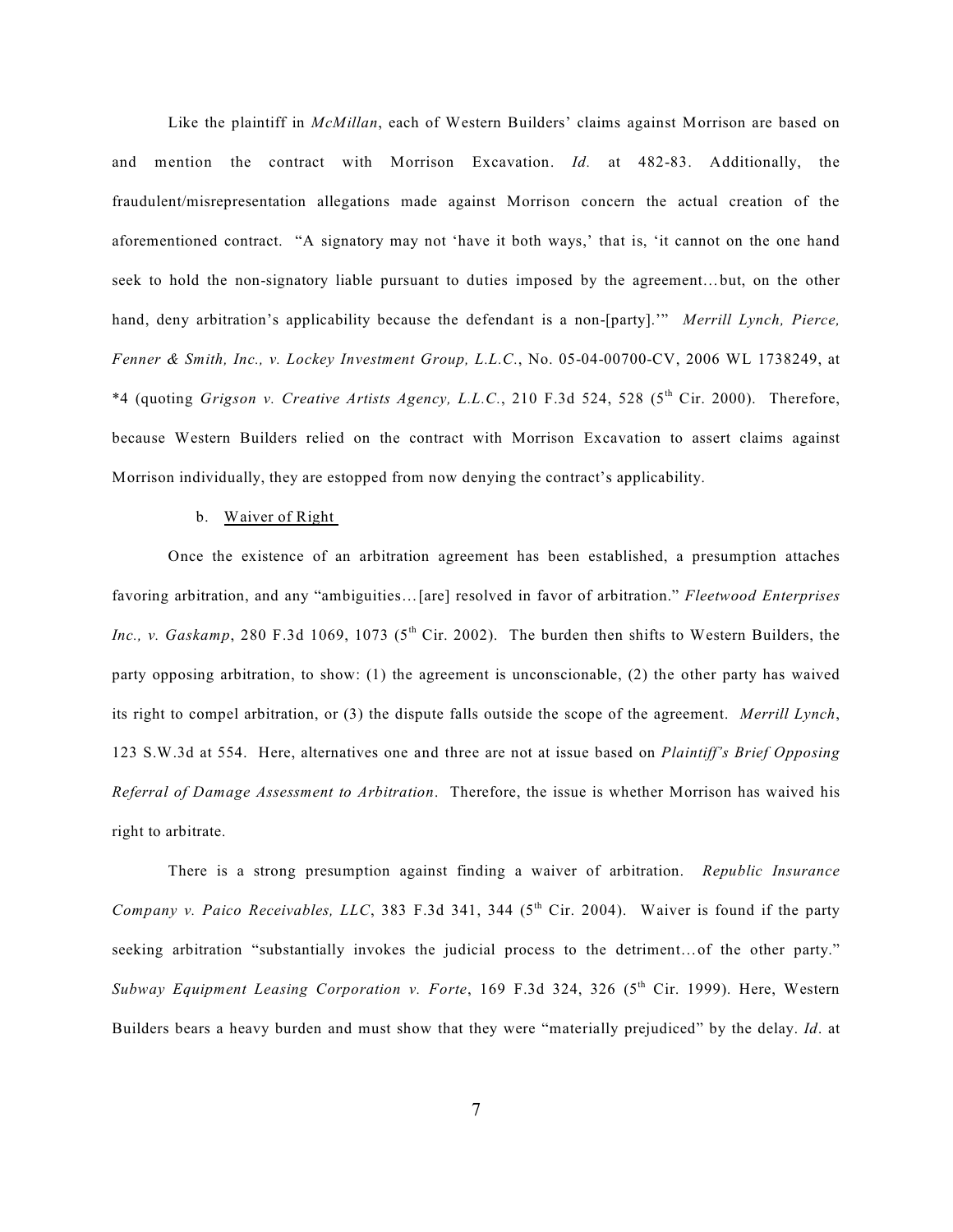327. Ultimately, the question of what constitutes a waiver depends on the facts of each case. *Republic*, 383 F.3d at 346.

Plaintiff argues that not only did Morrison fail to timely assert his right to arbitration, but forcing Western Builders to go to yet another venue to obtain relief would materially prejudice their case. Furthermore, Western Builders relies on the Court's finding that Morrison had evinced an intent to litigate the issue of damages in his pretrial pleadings.

In *Republic*, the Fifth Circuit court held that the plaintiff had substantially invoked the judicial process because: (1) the parties had participated in full-fledged discovery, (2) the plaintiff had waited to invoke the right to arbitrate until days before the trial began, and (3) the plaintiff undertook extensive litigation before raising the issue of arbitration, including: an answer to defendant's counterclaims, pretrial motions, an amended complaint, and a motion for summary judgment. *Id*. at 344-46. Additionally, the court determined the defendant would be prejudiced if the dispute was compelled to arbitration because: (1) heavy discovery was conducted concerning the arbitrable claims, (2) the defendant would continue to accumulate attorney's fees, adding to those from the litigation, and (3) the plaintiff did not timely declare its desire to arbitrate. *Id*. at 346-47.

Here, Morrison did not bring up the issue of arbitration until the morning of the trial, much later than the plaintiff in *Republic*. *Id*. Morrison filed a motion to dismiss and his Pre-trial order without raising the arbitration claim. And, although he may have had a valid right to arbitrate, he did not timely assert that right. Furthermore, as evidenced by his pretrial pleadings, Morrison actually intended to litigate the issue of damages up until the morning of trial. If the Court allowed Morrison to compel arbitration now, it would no doubt materially prejudice Western Builders who had prepared to litigate the issue of damages at trial.

Furthermore, Western Builders would be burdened with excessive attorney's fees. *Id*. Additional unnecessary costs would be incurred for the arbitration, following a previous trial and the present